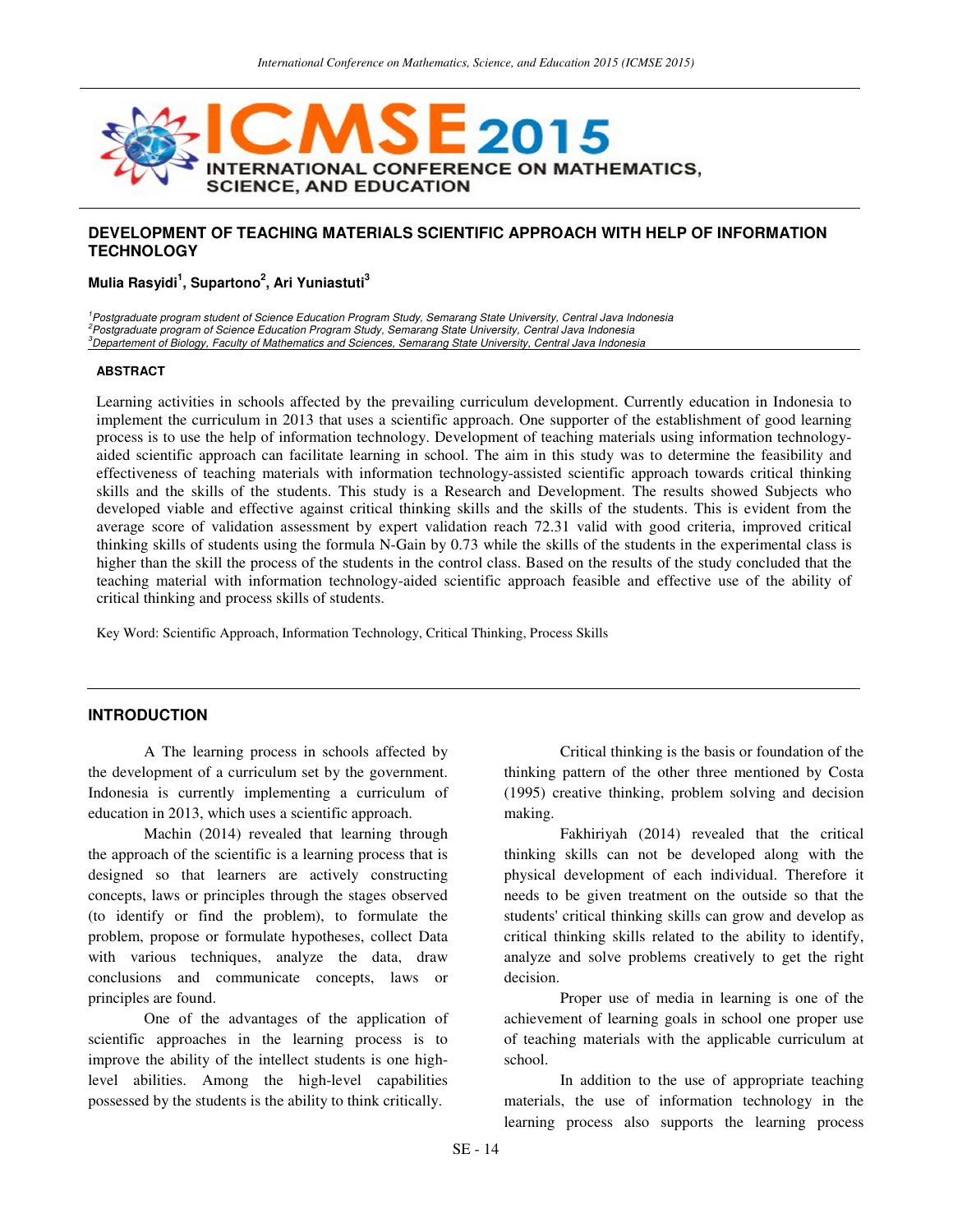quality. Miarso (2004) reveals that in order to achieve quality learning process necessary help of information technology in learning.

Based on observations in SMP Islam Roudlotus Saidiyah Semarang shows that the school is already using curriculum 2013 to approach scientific, but the application is still not optimal because they use teaching materials on the previous curriculum in the form of textbooks that do not use the approach of scientific and aided by information technology.

Critical thinking skills in SMP Islam Roudlotus Saidiyah low. Low critical thinking is seen in the learning process of students do not dare argue or argued during the learning process takes place. Results of observation using a questionnaire critical thinking skills also shows the critical thinking skills of students in the school is low.

Based on these problems, necessary teaching materials were developed using information technologyassisted scientific approach that can improve students' critical thinking skills.

Research and development objectives are: 1) to test the validity of the environmental pollution impact of teaching materials developed for life, 2) describe the ability of critical thinking and process skills of students after using teaching materials science with a scientific approach with the help of information technology.

## **METHODS**

This type of research used in this research is the development, the study was conducted in SMP Islam Roudlhotus Saidiyah Semarang VII class Lesson year 2014/2015 as a subject.

Products developed in this study is the impact of environmental pollution teaching materials scientific approach aided by information technology. The steps in this development include: (1) find the problem, (2) the design of the product, (3) design validation, (4) pilot scale is limited, (5) a revision of product design, (6) test wide scale,  $(7)$  product revision.

Techniques and data collection instruments in the research and development of teaching materials include: validation, scale, test and observation techniques. Experimental design used was *one group pretest posttest design* Design for classroom testing limited scale, while for the large scale trials using experimental designs that *Nonequivalent Control Group Design* (Sugiyono, 2011)

Before the instrument used first conducted trials to determine the feasibility of the instrument. Statistical hypothesis testing using nonparametric Mann Whitney (*U test*) because the data were not normally distributed. This study measured the Effectiveness of use of teaching materials on critical thinking skills and the skills of the students (Nachar, 2008)

## **RESULT AND EXPLANATION**

Based on the results of the validation by experts, in general, teaching materials developed criteria for "good" ie with average scores given by the experts of 72.31. The criteria is the total score given by the experts of the teaching materials developed both aspects of feasibility assessment content, presentation and assessment language used in teaching materials. In addition to providing an assessment of the teaching materials developed experts also provide an assessment of syllabus and lesson plan used.

Results of the assessment showed lesson plan used had average scores of all experts is 91.67 with the criteria very well, while for the average syllabus assessment scores by all experts is 96.67 with the criteria very well. Results of the validation of teaching materials by experts in Table 1.

| Expert | Score | Criteria     | Description |
|--------|-------|--------------|-------------|
|        | 58,87 | Satisfactory | invalid     |
| Н      | 80,65 | Good         | invalid     |
| Ш      | 77.42 | Good         | invalid     |
| Mean   | 72.31 | Good         | invalid     |

Limited scale trial performed as a preparatory step for the use of teaching materials and to know the legibility of teaching materials before use in the wider class. Observational data collected on a limited scale trial is the questionnaire responses of students, grades pre-test and post-test. Pre-test administered before the treatment given to the application of teaching materials in information technology-aided scientific approach while the post-test administered after the treatment given to the application of teaching materials in information technology-aided scientific approach.

Based on the results of the study showed that 10 students responded positively to the teaching materials developed, the data analysis capabilities critical thinking indicates that there are 4 students to the value of critical thinking skills were, three students with low grades and three students with a value of critical thinking skills is very low, the calculation by using the gain also demonstrates the value of 0.51 which means an increase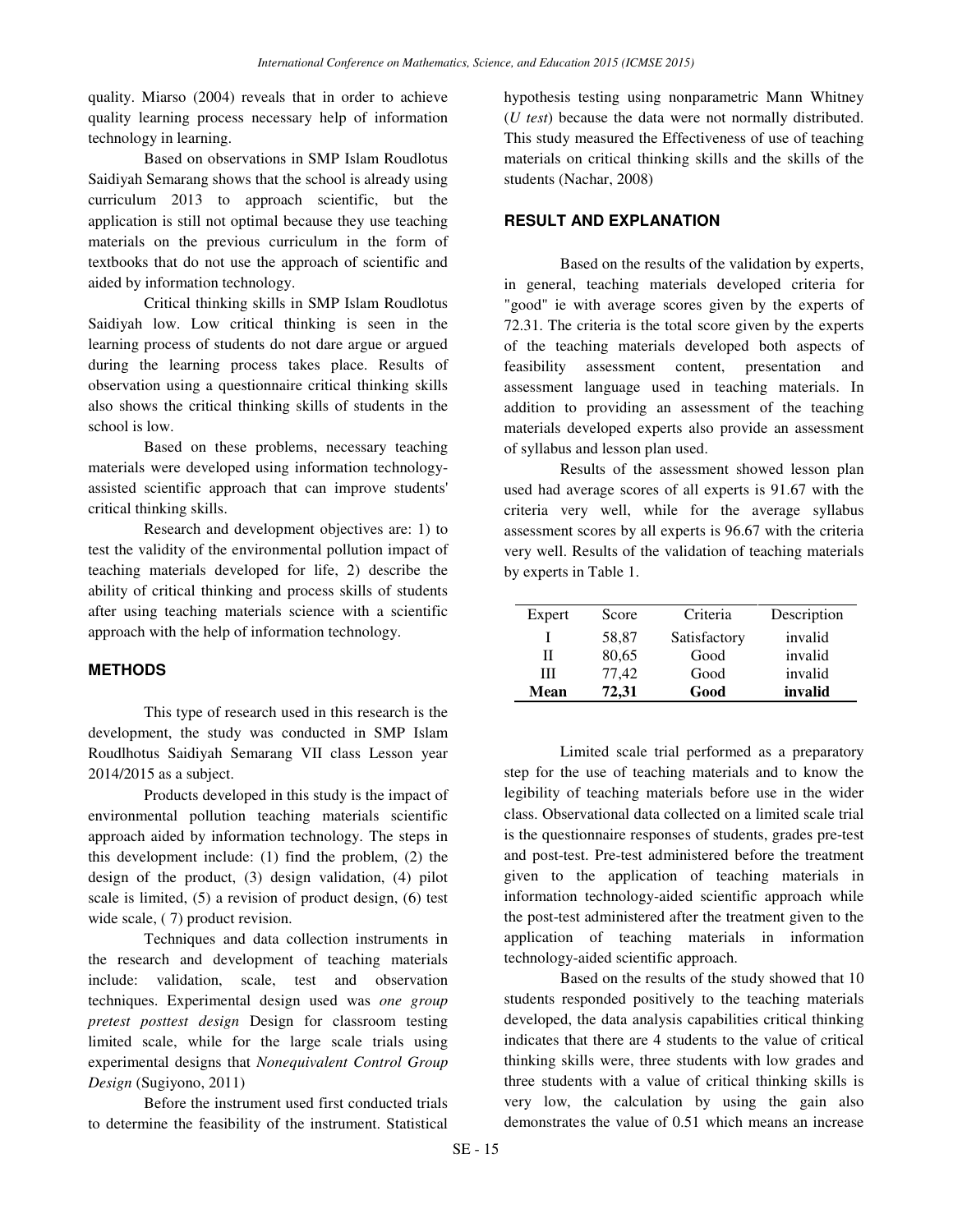by the criteria of being. While the data process skills possessed limited scale trial class has an average of 57.6 means graders limited scale trials have a good process skills.

The significance of the difference in average critical thinking skills were also analyzed using the t-test Paired Samples Test thus be concluded that all the criteria have been fulfilled the effectiveness of teaching materials on a limited scale trial so that research can be continued at the next stage of large-scale trials.

Large-scale trials in the study conducted on a class consisting of 32 students that VIIA VIIB grade 15 students and 17 students. The data collected in largescale trials are the students 'response to instructional materials, grades pre-test and post-test students' critical thinking skills and the skills of the students. The average critical thinking skills of students in each class is presented in Figure 1.





Based on the results of research and data analysis that critical thinking skills possessed by the experimental class has an average of critical thinking skills in the post-test score was 73.89, which means having the criteria were. To find out the average difference between the critical thinking skills with classroom control classroom experiments to test the hypothesis the average difference. Before the test the hypothesis first tested among other prerequisites normality test and homogeneity of data pre-test and posttest the data that will determine the type of statistics that will be used.

Normality test results showed that the data were not normally distributed significance value smaller than the value of alpha is  $0.028$  means that  $H<sub>0</sub>$  is rejected and it shows the data were not normally distributed. In addition to normality test, homogeneity test results demonstrate the significance of the data homogeneous where the value is greater than the value of alpha means that H rejected and the data showed the data homogeneous.

Under the prerequisite test shows that the selection of the test statistic to test the average difference between the critical thinking skills in the experimental class control class using non-parametric subset of the statistics among others test or Mann-Witney U because the data were not normally distributed and homogeneous. Based on test results obtained using the Mann-Witney U value of 6.500 When converted to the value Z, the magnitude of -4.597. Sig value 0.000 <0.05. If *sig* <0.05 critical limit then there is a significant difference between the two groups or meaning  $H_0$  is accepted.

Results calculation process skills possessed by the experimental class is greater than the skills possessed by the control classes, namely: (1), the experimental classes have an average of 61.35 process skills with the criteria of "good". Score is calculated process skills in two meetings means any gathering process skills of observation.

Score each of the students in the experimental class in the first meeting two criteria: 6 students with the criteria of "good" while 9 students have process skills with the criteria of "sufficient" with average skills possessed process is 60.28 with both criteria. While the scores each of the students in the experimental class at the second meeting two criteria as an experimental class at the first meeting of which 9 students with the criteria of "good" while 6 students have process skills with the criteria for "enough" with average skills owned processes is 62 , 41 with both criteria so that the average process skills possessed by the experimental class at the first meeting and the second becomes 61.35 with the criteria of "good". (2) Class namely process control skills at the first meeting had an average of 26.02 with three students obtained a score of process skills with the criteria of "very poor" and 11 students with the criteria of "less".

Skills class process control at the second meeting had an average of 26.96 with the criterion of "less" with the overall students have individual scores process skills with the criteria of the "lesser" so that the average skills possessed by the process control class at the first meeting and the second is 26.49 with the criteria of "less". Score the skills of each class in Figure 2.